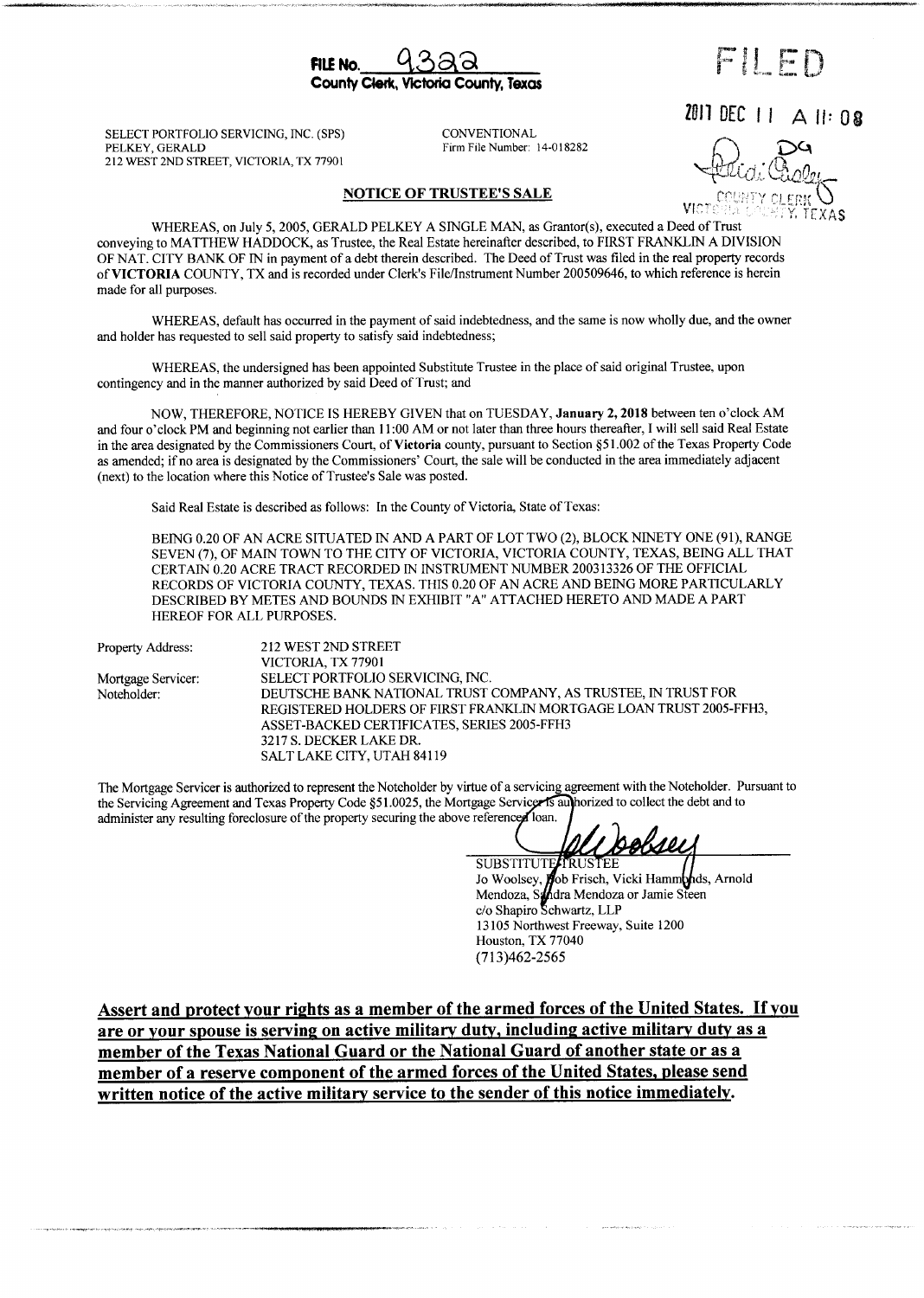0. 20 OF AN ACRE FIELDNOTE DESCRIPTION

> $\overline{\mathbf{3}}$  $\mathbf{\hat{I}}$

STATE OP TEXAS

COUNTY OF VICTORIA

المتعاطف التار

Being 0.20 of an acre situated in and a part of Lot Two (2), Block<br>Minety One (91), Range Seven (7), of Main Town to the City of<br>Victoria, Victoria County, Texas, being all that certain 0.20 acre<br>tract recorded in Instrume Records of Victoria County, Texas. This 0. 20 of an acre is more fully described by metes and bounds as follows;

BEGINNING at a iron rod found at the intersection of the Northeast line of Second Street and the Southeast line of Glass Street for the West corner of this 0. <sup>20</sup> of an acre, also being the West corner of said 0. <sup>20</sup> acre tract;

THENCE, N 20°06'00" E ( bearing reference line ) with the Southeast<br>line of Glass Street a distance of 92.60 feet to an axle found for<br>the North corner of this 0.20 of an acre;

THENCE, S 70°04'36" E with the common line of this tract and a 1287.38 square foot tract of land described in a deed recorded in Texas, a distance of 92.58 feet to a iron pipe found for the East corner of this 0.20 of an a

THENCE, S 20'01'51" W a distance of 92.72 feet to a iron pipe found<br>for the South corner of this 0.20 of an acre;

THENCE, N 70° 00' 00" W with the Northeast line of Second Street a distance of 92. <sup>69</sup> feet to the PLACE OF BEGINNING; CONTAINING within these metes and bawds 0. 20 of an acre,

<sup>A</sup> survey plat accompanies this description

The foregoing FIELD/40TE DESCRIPTION was prepared from an on the ground survey made under my direction and supervision on June 27, 2005, and bearings are based on a deed recorded in Instrument No. <sup>200313326</sup> of the Official Records of Victoria County, Texas.

Dennis / Ellis Date Regist ed Professional Land Surveyor Texas No. 4736

6-28-05

: FILED AND REDORDED<br>OFFICIAL PUBLIC RECORDS

2005 JUL 07 03:54 PR 200509646 V. D., HUVAR JUJUNIT CLEXX<br>VICTORIA COUNTY, TEXAS

> I, Heidi Easley, County Clerk, Victoria County, Texas, do hereby certify that this is a true and correct copy as the same appears of record in my office. Witness my hand and Seal of Office on

June 26, 2017  $\rightarrow$ f Heidi Easley, County Clerk ok cam`'' Page  $\frac{14}{14}$  by  $\overline{\bigcup_{\partial \chi} \bigcup_{\partial \chi} \chi}$  Deputy  $\frac{\lambda}{2}$ Don Hyay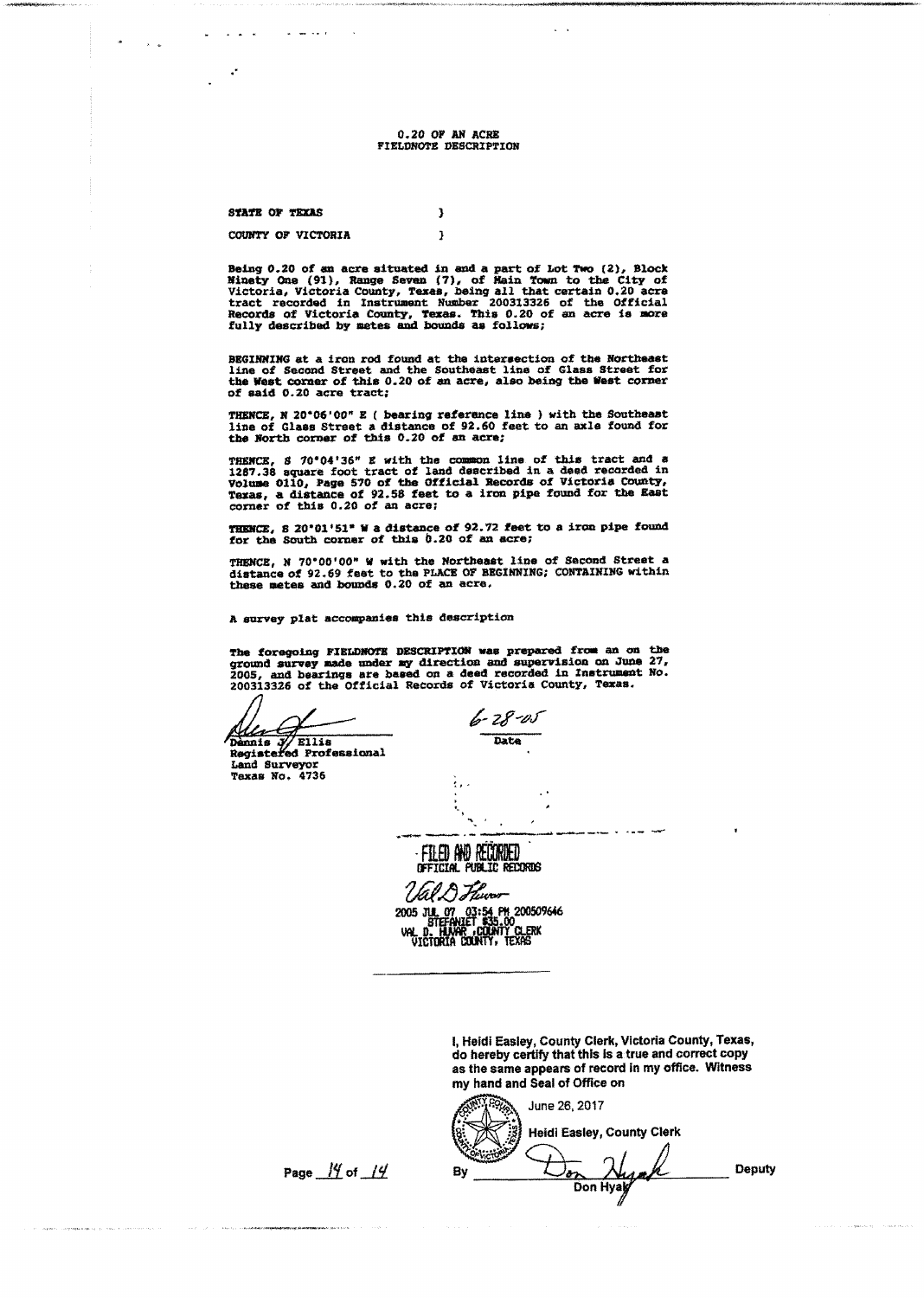FILE No.  $9323$ 

### County Clerk, Victoria County, Texas

#### r **NOTICE OF SUBSTITUTE TRUSTEE'S SALE**

Ŝ

# STATE OF TEXAS  $\begin{array}{ccc} \S & \S & \text{VICTOGHA CGLRK} \ \S & S & \text{VICTOGHA CGLRITY CLERAS} \end{array}$

in the control

### COUNTY OF VICTORIA §

WHEREAS, on January 22, 2015, AriesOne, LP ("Borrower") executed as grantor that certain Deed of Trust and Security Agreement ( as same may have been heretofore renewed, amended, modified and/or extended, the "Deed of Trust") which is recorded as document number 201502173 in the Official Public Records of Victoria County, Texas, which conveyed to the trustee named therein the property described on Exhibit "A" attached hereto and made <sup>a</sup> part hereof for all purposes, together with any and all other property described in the Deed of Trust and not previously released of record, including, but not limited to, any and all personal property, fixtures, improvements and appurtenances described therein (collectively, the "Property"), to secure Prosperity Bank ("Prosperity"), a Texas banking association, successor by merger to The F&M Bank & Trust Company, in the payment of, among other things, the indebtedness represented by that Revolving Promissory Note (as same may have been heretofore renewed, amended, modified and/or extended, the "Note") dated June 3, 2014, in the original principal amount of \$25,000,000.00 (the "Indebtedness"), executed by Borrower and made payable to the order of Prosperity; and

WHEREAS, BANR, LLC ("BANR") took assignment of the Note and Deed of Trust and is thus the present owner and holder of the Note and beneficiary of the Deed of Trust; and

WHEREAS, BANR has appointed and designated Rocky L. Arrell as Substitute Trustee; and

WHEREAS, default has occurred in the payment of the Indebtedness, the Indebtedness is wholly due, and BANR has requested Substitute Trustee to sell the Property, excluding any working interests in any oil, gas or mineral lease not expressly listed on Exhibit "A," toward satisfaction of the Indebtedness.

NOW, THEREFORE, NOTICE IS HEREBY GIVEN that the Property, excluding any working interests in any oil, gas or mineral lease not expressly listed on Exhibit "A," will be sold to the highest bidder for cash and the sale will take place as follows:

> Date: January 2, 2018 Time: The sale shall begin no earlier than 10:00 a.m. and no later than three hours thereafter. Place: The area in front of the east door of the Victoria County Courthouse, 115 North Bridge Street, Victoria, Victoria County, Texas 77901, or at such other place as may be

designated by the Commissioners Court of said County.

 $\ddot{\bullet}$ 

Y

2011 DEC 11 P 3:20

FII FN

ti

ti Clisle

p

لمسب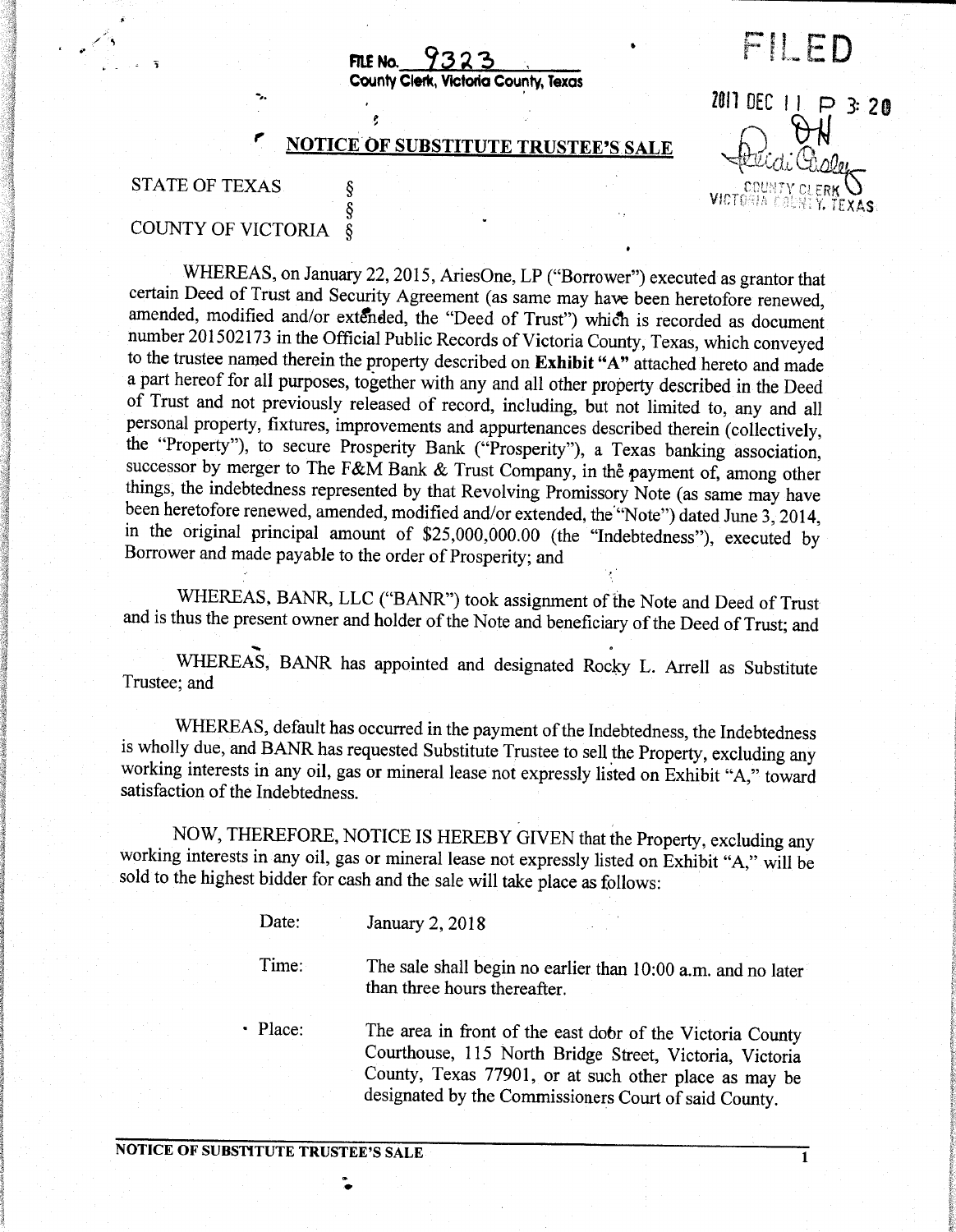WITNESS MY HAND this  $_$  day of December 2017.

Rd bstitute Trustee 109 East South Railroad Street Cuero, Texas 77954

## **STATE OF TEXAS**  $\frac{8}{8}$ COUNTY OF DeW:

This instrument was acknowledged before me on December 11, 2017, by Rocky L. Arrell, Substitute Trustee.